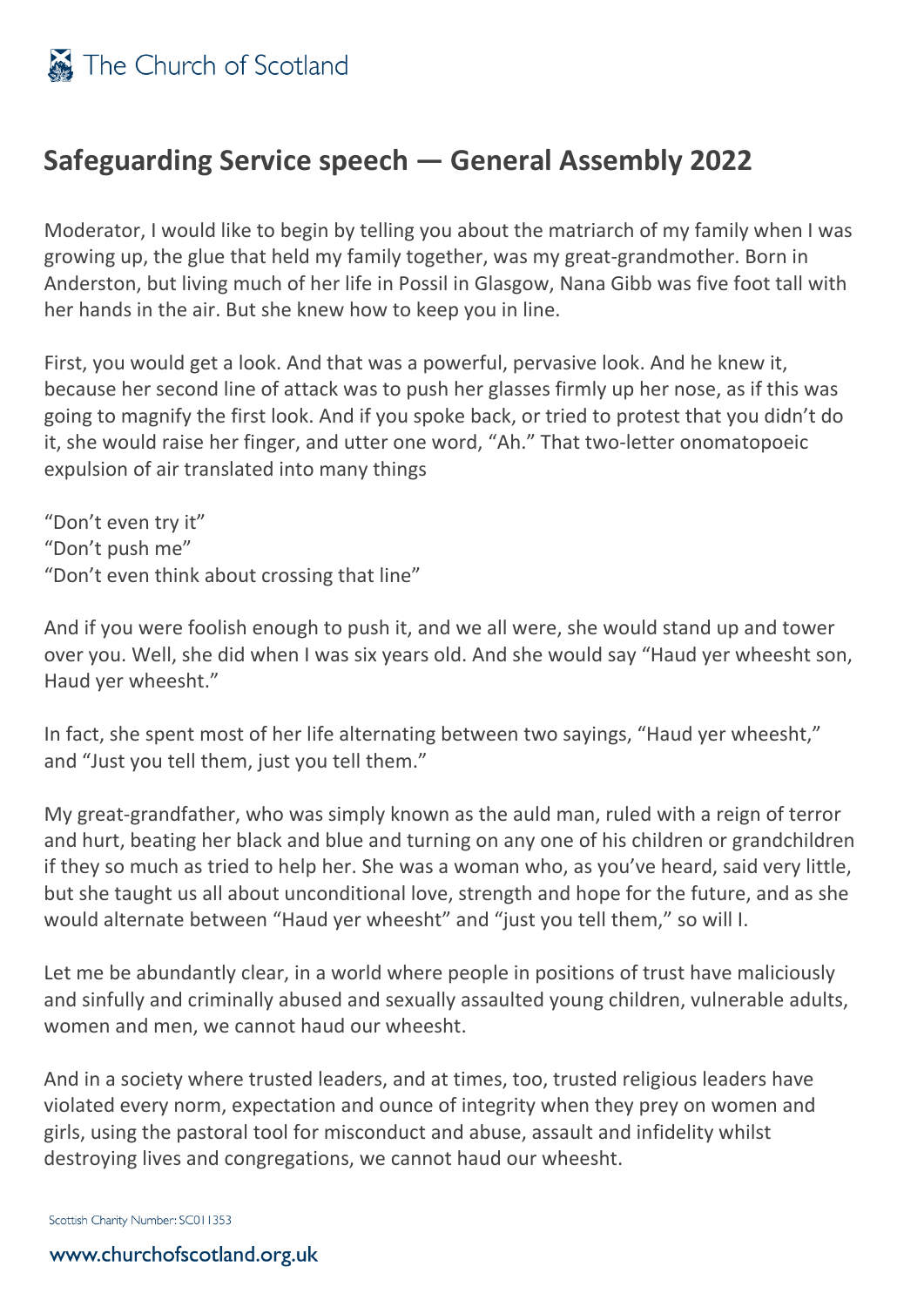

We must humbly say that this kirk, imperfect as it is, must do everything it can to robustly safeguard its people, its volunteers and those it reaches out to in Christ's name from the fear of abuse, assault or harm of any kind. We simply cannot haud our wheesht.

So let me tell you some of the things that are important to us in safeguarding this year.

In response to the 2021 deliverance to scope out a mandatory training programme for ministers, we are able to introduce the Safeguarding Learning Pathway. This was in response to a recognition that there was a gap in training for ministers, with the emphasis having been placed on training volunteers. The Pathway is set out in Appendix 1, and this tiered approach to learning is for everyone who has some responsibility for vulnerable groups within the church. It has particular expectations of ministers.

The introductory and advanced courses are already available and the leadership course is still being updated. As soon as it is live, we will inform Presbytery contacts and Clerks. We would appeal to the Assembly to take heed of our deliverance framing this as an instruction in deliverance four, to make sure that all of our ministers are appropriately trained.

To ensure that all active Ministers are brought up to date in terms of safeguarding training, we would ask you to look back to the last safeguarding training you attended. If this training was more than 3 years ago, the Learning Pathway should be started from the beginning, with Introductory Safeguarding Training being attended as soon as practicable.

In that gear change between hauding our wheesht and just telling them, the Safeguarding service recognizes the need for whistleblowing as an essential part of safeguarding children and adults at risk of harm. Whistleblowing is when someone raises a concern about wrongdoing involving a dangerous or illegal activity or any wrongdoing in their organisation. It is an important process for identifying risks to people. Individuals are allowed, by law (The Public Interest Disclosure Act 1998), to make a 'protected disclosure'. This provides protection against victimisation or dismissal for workers. Currently the law does not apply to volunteers but it is good practice for charities to recognise that volunteers face many of the same challenges as paid staff when seeking to raise concerns.

The Church takes seriously any form of abuse, poor practice and fraud that may take place in the workplace and places importance on maintaining high standards of honesty, openness, integrity and accountability within our Church communities. The Church will therefore support all workers and volunteers, including temporary staff, agency staff,

Scottish Charity Number: SC011353